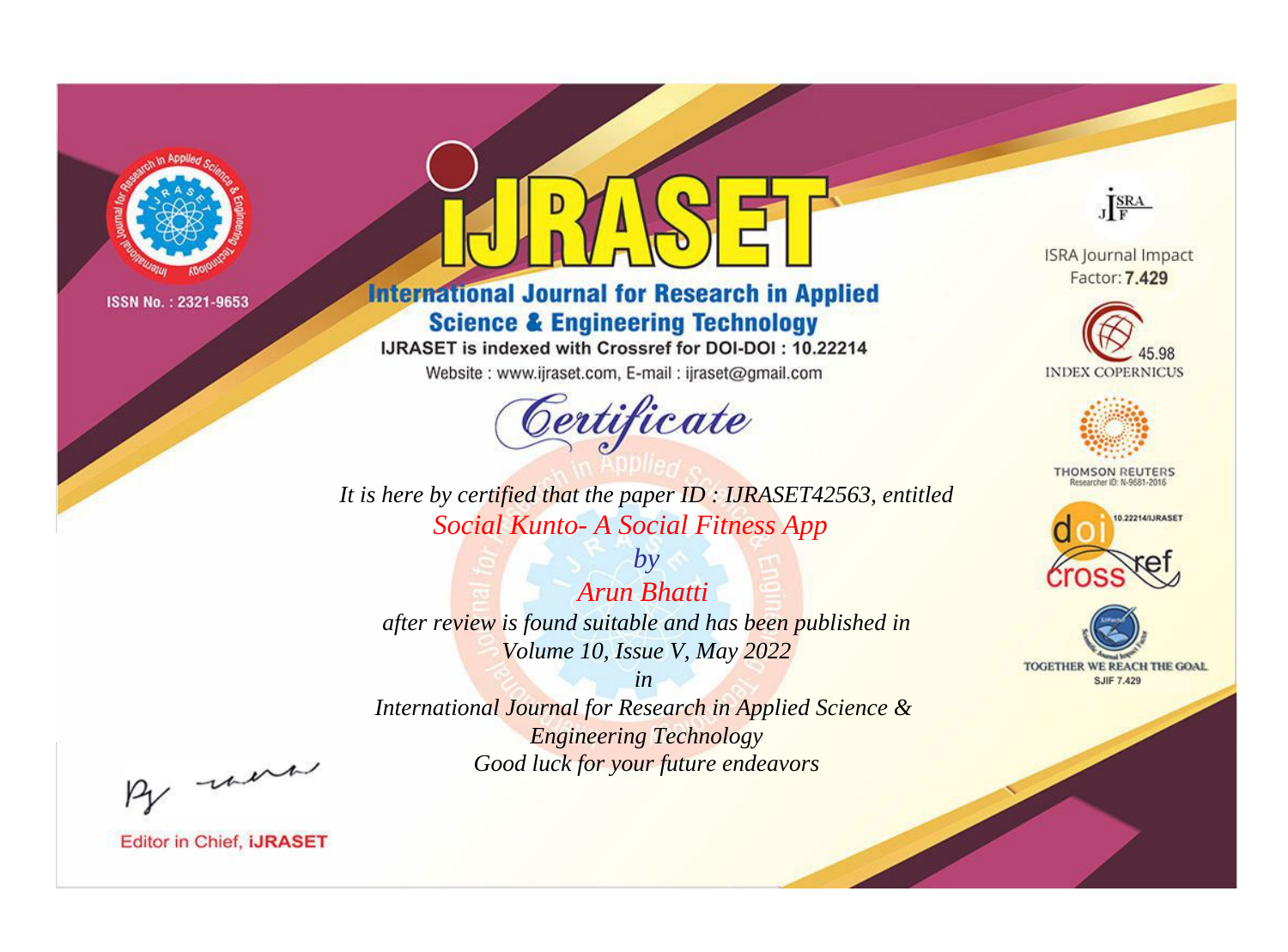

# **International Journal for Research in Applied Science & Engineering Technology**

IJRASET is indexed with Crossref for DOI-DOI: 10.22214

Website: www.ijraset.com, E-mail: ijraset@gmail.com



JERA

**ISRA Journal Impact** Factor: 7.429





**THOMSON REUTERS** 



TOGETHER WE REACH THE GOAL **SJIF 7.429** 

*It is here by certified that the paper ID : IJRASET42563, entitled Social Kunto- A Social Fitness App*

*by Sazid Khan after review is found suitable and has been published in Volume 10, Issue V, May 2022*

*in* 

*International Journal for Research in Applied Science & Engineering Technology Good luck for your future endeavors*

By morn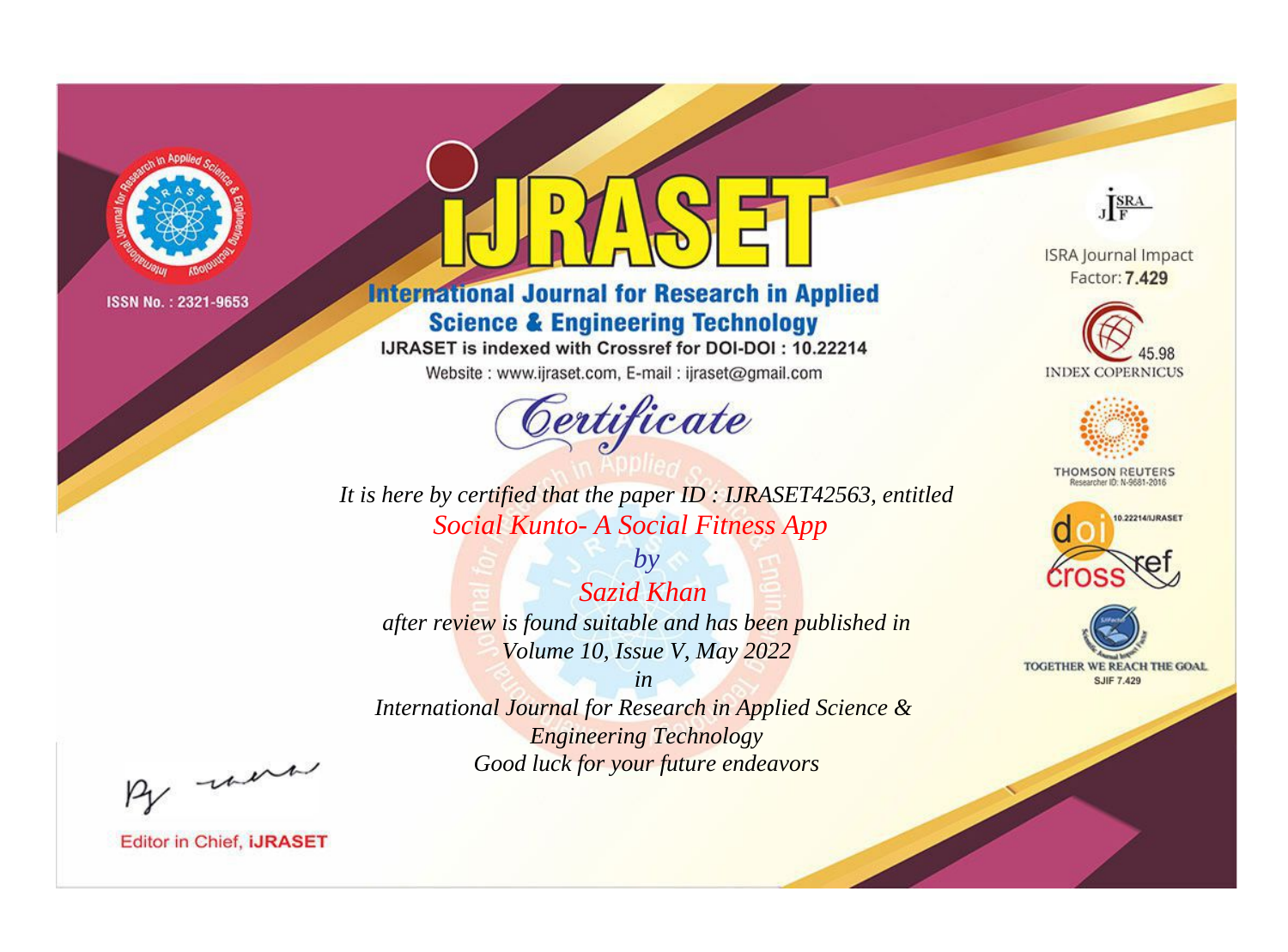

# **International Journal for Research in Applied Science & Engineering Technology**

IJRASET is indexed with Crossref for DOI-DOI: 10.22214

Website: www.ijraset.com, E-mail: ijraset@gmail.com



JERA

**ISRA Journal Impact** Factor: 7.429





**THOMSON REUTERS** 



TOGETHER WE REACH THE GOAL **SJIF 7.429** 

*It is here by certified that the paper ID : IJRASET42563, entitled Social Kunto- A Social Fitness App*

*by Sudhir Kumar after review is found suitable and has been published in Volume 10, Issue V, May 2022*

*in* 

*International Journal for Research in Applied Science & Engineering Technology Good luck for your future endeavors*

By morn